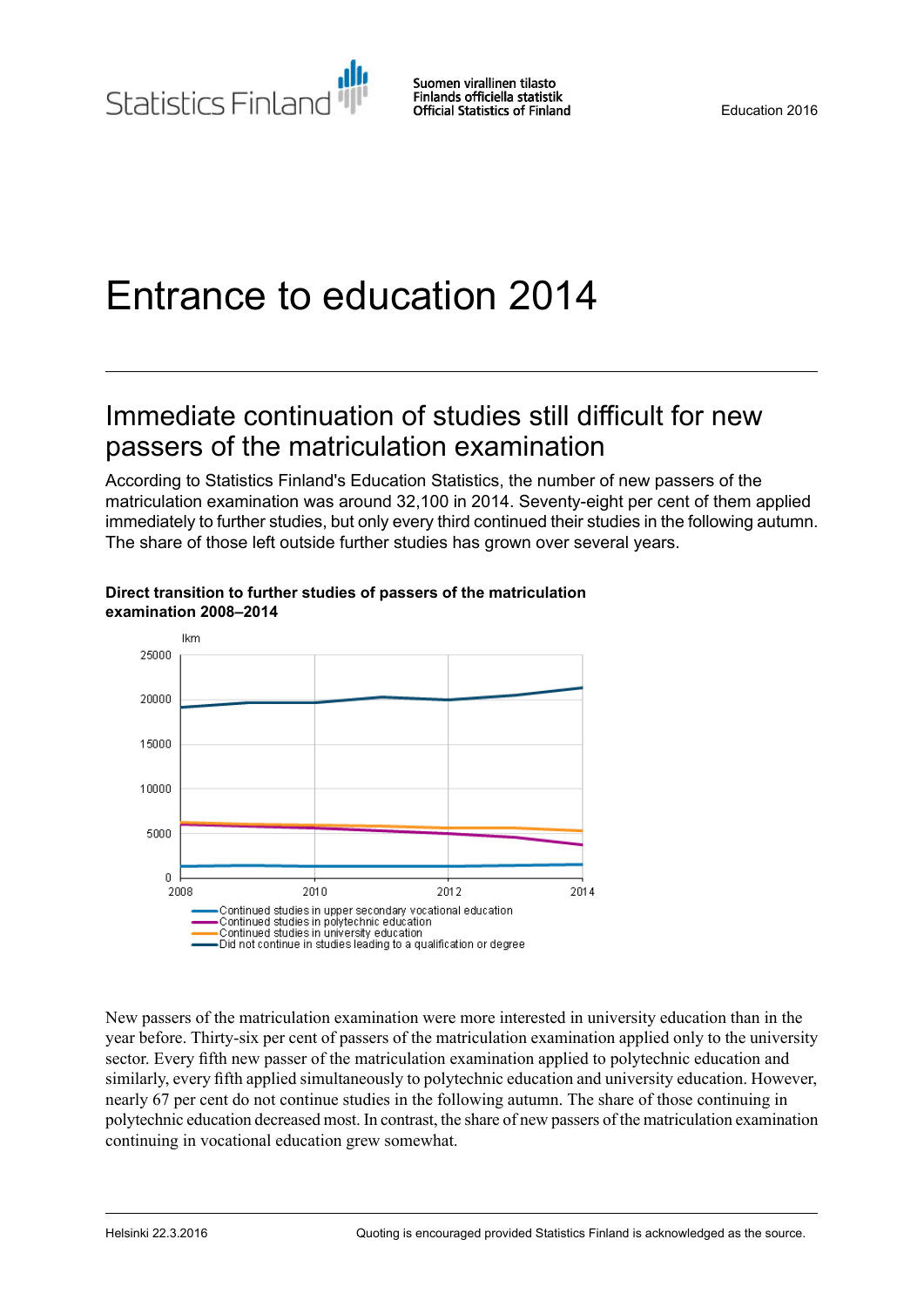### Immediate continuation of studies in the upper secondary level became easier for completers of the 9th grade of comprehensive school

There were around 57,900 completers of the 9th grade of comprehensive school in 2014. Nearly all completers of the 9th grade of comprehensive school applied for further studies, 1.5 per cent did not do so. Over 60 per cent of women applied primarily to upper secondary general school. Fifty-five per cent of men applied primarily to upper secondary vocational education.

The shares of those starting education leading to a qualification grew from the previous year, to 94 per cent. Fifty-two per cent of completers of the 9th grade of comprehensive school continued in upper secondary general school and 42 per cent in upper secondary vocational education.



**Direct transition to further studies of completers of the 9th grade of comprehensive school 2010–2014**

Around one per cent continued in additional education of comprehensive school (10th grade) and nearly one per cent of completers of the 9th grade of comprehensive school in preparatory studies, i.e. preparatory education for upper secondary school for immigrants and foreign-language speakers, and preparatory vocational education for immigrants. In addition to these, slightly over four per cent remained outside education leading to a qualification.

### Nearly one half of those starting studies for a polytechnic degree were passers of the matriculation examination

The share of those having passed only the matriculation examination among those having started studies for a polytechnic degree was considerably lower than in the previous year. In 2014, forty-nine per cent of new students had passed only the matriculation examination while in 2013 this figure was 55 per cent. Thirty-nine per cent started studies with a vocational qualification or a combination of the matriculation examination and a vocational qualification, four per cent with a previously completed polytechnic degree and two per cent with a university degree.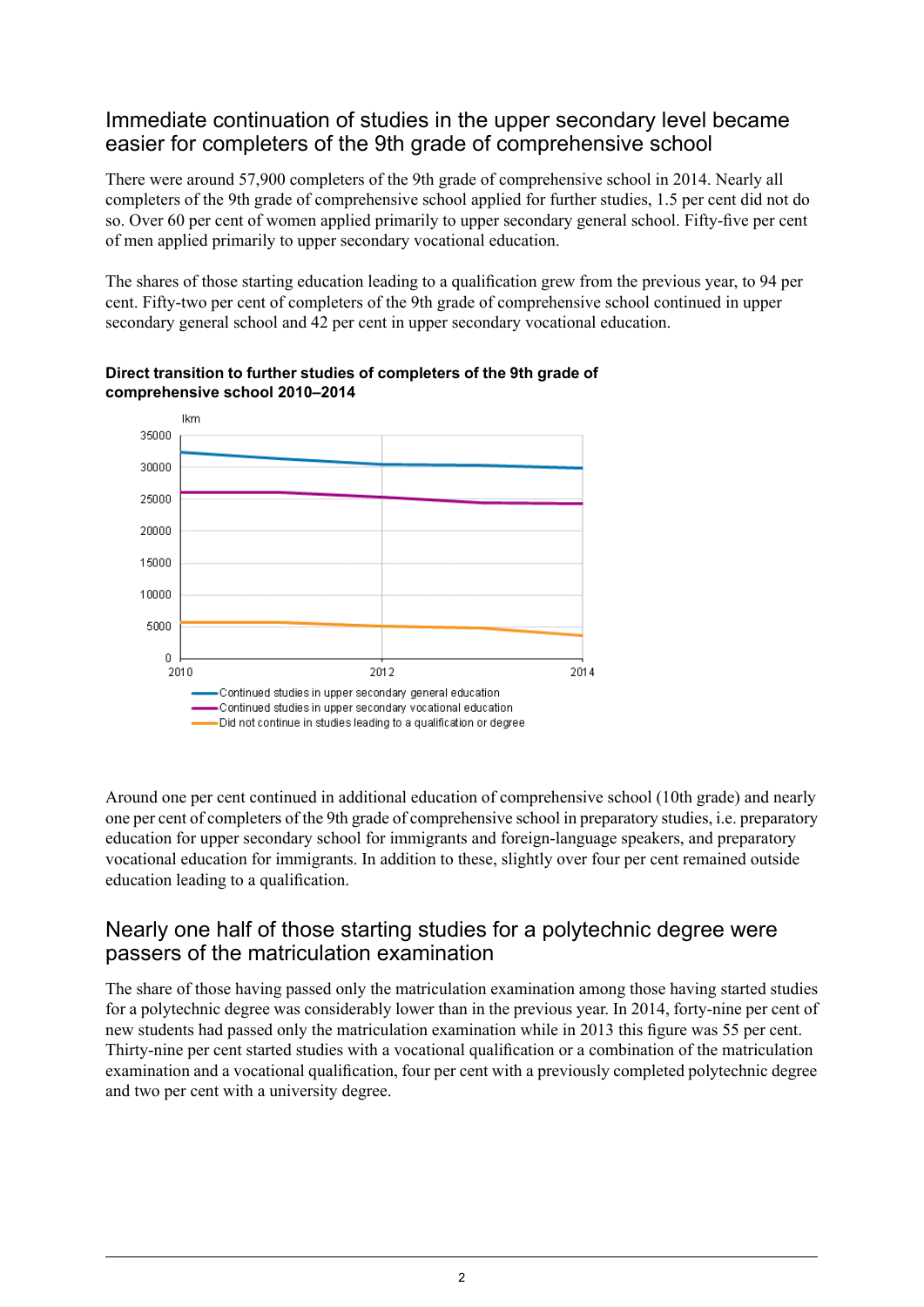#### **New students byeducation and prior degree or qualification in 2014, %**



The majority of those having started studies for a lower university degree, 79 per cent, had the matriculation examination as their basic education in 2014. Eight per cent of those having started studies for a lower university degree had a vocational qualification or a combination of a vocational qualification and the matriculation examination as their basic education, over five per cent a polytechnic degree, and over six per cent a university degree.

Nearly 80 per cent of those having started curriculum-based basic vocational education for young people had completed the comprehensive school, one in ten had completed the matriculation examination and the rest some other qualification. Over one-half of those having started studies for preparatory vocational education for a skills examination had completed vocational education before. More detailed information about the basic education of applicants to education leading to a qualification and new students by level of education, field of education and sex can be found in the [database](http://pxnet2.stat.fi/PXWeb/pxweb/en/StatFin/StatFin__kou__khak/?tablelist=true) tables.

## Every third applicant started studies in higher education

A total of 365,900 young people or adults applied to education starting in 2014. Fifty-eight per cent of them started studying. In these figures, the new student is included once in the numbers for the educational sector. Only every third applicant started studies in higher education. Polytechnics had 113,600 applicants, of whom 33 per cent started studies. Twenty-nine per cent of the 83,000 applicants to university started their studies. Studies were started by 94 per cent of the applicants to upper secondary general schools and 89 per cent of those to upper secondary vocational education.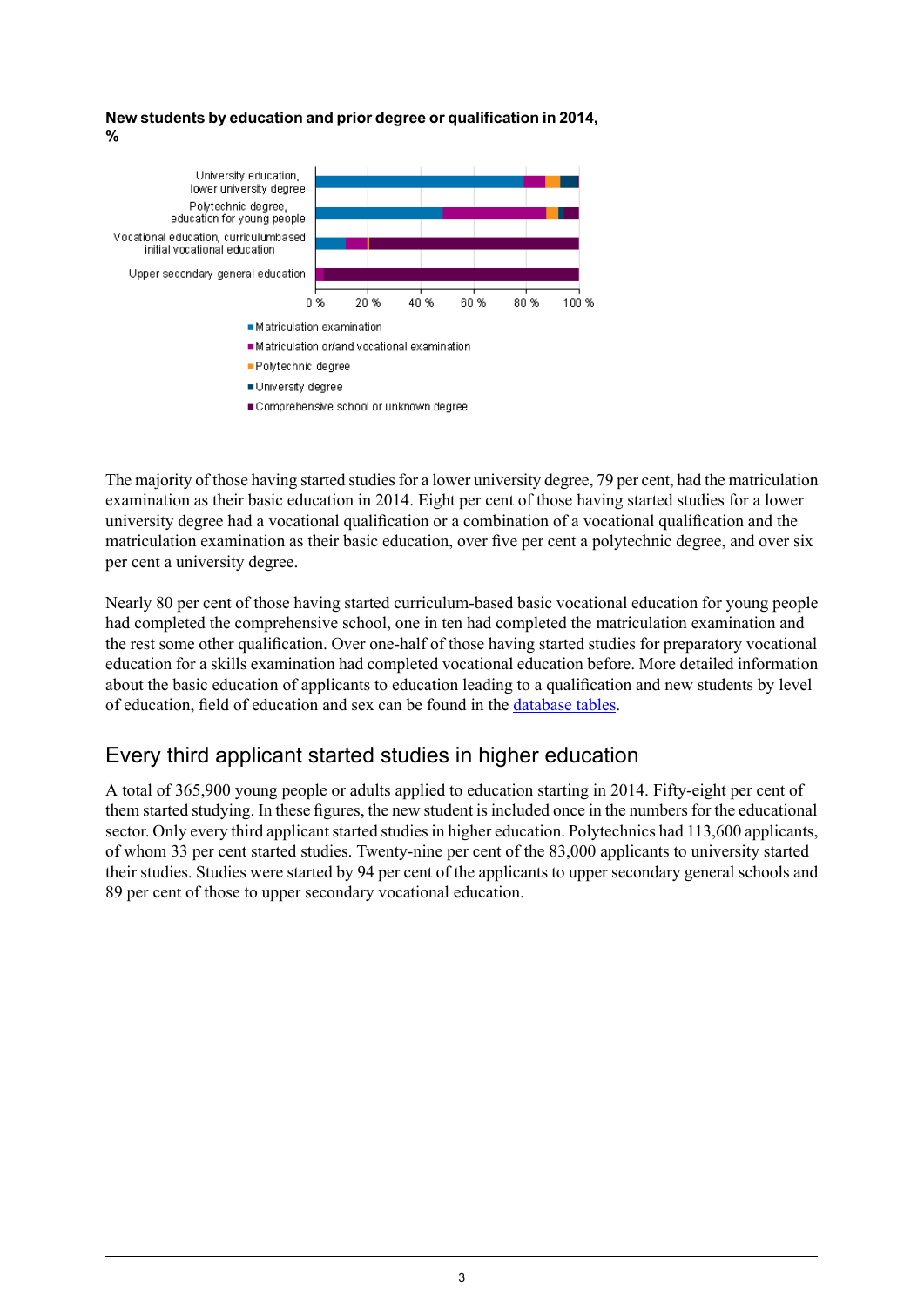## **Contents**

## Tables

| Appendix table 1. Direct transition to further studies of completers of the 9th grade of comprehensive school 2005 |  |
|--------------------------------------------------------------------------------------------------------------------|--|
| Appendix table 2. Direct transition to further studies of passers of the matriculation examination 2005 - 20145    |  |
|                                                                                                                    |  |
| Appendix table 4. Simultaneous application to different levels of education and new students simultaneously at     |  |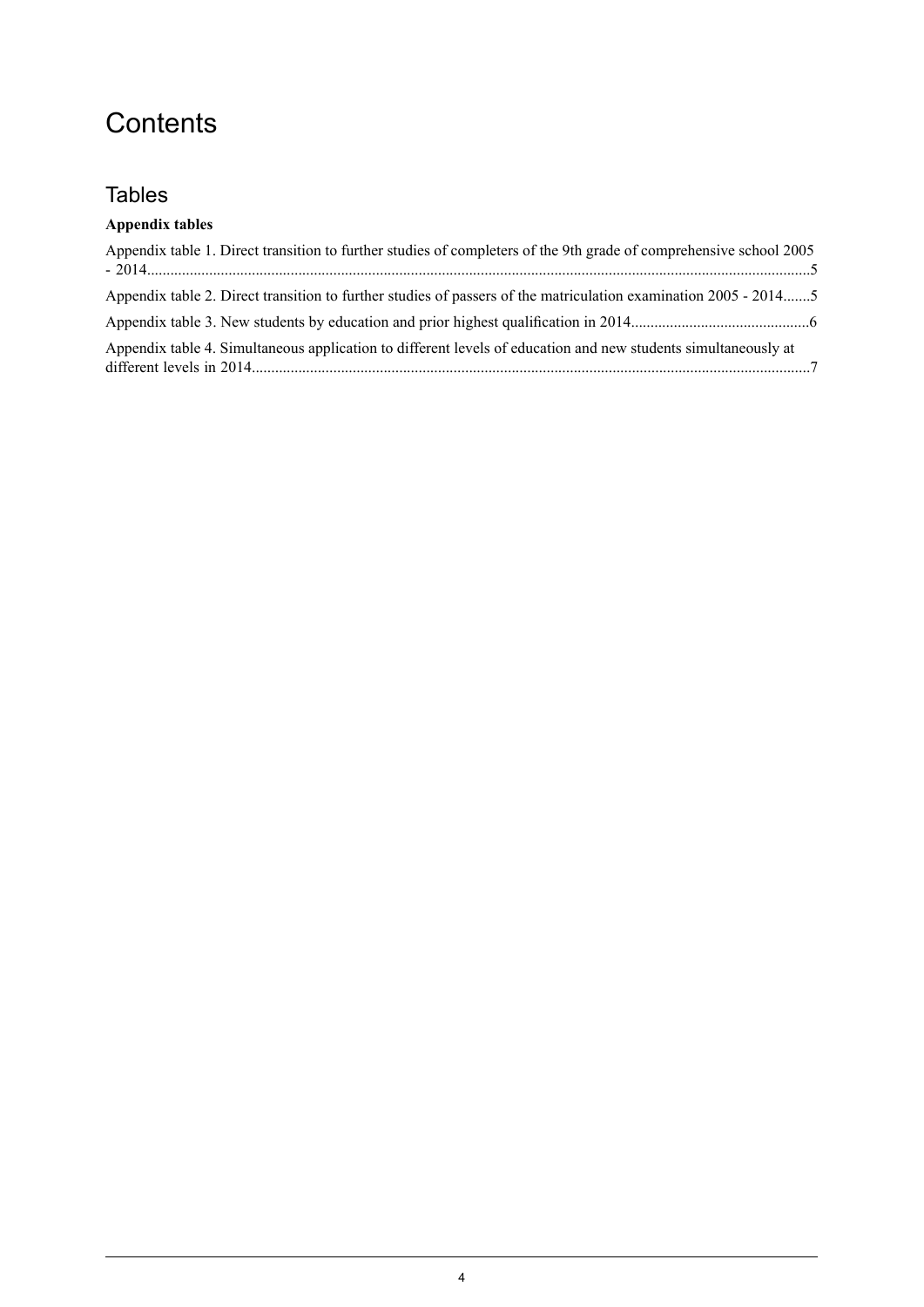## Appendix tables

#### <span id="page-4-0"></span>**Appendixtable1. Direct transition to furtherstudies ofcompleters of the9th grade ofcomprehensive school 2005 - 2014**

| Year of<br>graduation | Completers of 9th grade of<br>comprehensive school |               | Continued studies in upper<br>secondary general<br>education |               | Continued studies in upper<br>secondary vocational<br>education |               | Did not continue studies<br>leading to a qualification<br>or degree $1$ |               |  |
|-----------------------|----------------------------------------------------|---------------|--------------------------------------------------------------|---------------|-----------------------------------------------------------------|---------------|-------------------------------------------------------------------------|---------------|--|
|                       | Total                                              | $\frac{0}{0}$ | Total                                                        | $\frac{0}{0}$ | Total                                                           | $\frac{0}{0}$ | Total                                                                   | $\frac{0}{0}$ |  |
| 2005                  | 63 286                                             | 100,0         | 33 708                                                       | 53,3          | 24 932                                                          | 39,4          | 4 6 4 6                                                                 | 7,3           |  |
| 2006                  | 65 836                                             | 100,0         | 33 671                                                       | 51,1          | 26 38 6                                                         | 40,1          | 5779                                                                    | 8,8           |  |
| 2007                  | 65 205                                             | 100,0         | 33 156                                                       | 50,8          | 26 550                                                          | 40,7          | 5499                                                                    | 8,4           |  |
| 2008                  | 64 625                                             | 100,0         | 32 649                                                       | 50,5          | 27 071                                                          | 41,9          | 4 9 0 5                                                                 | 7,6           |  |
| 2009                  | 64 242                                             | 100,0         | 32 247                                                       | 50,2          | 26 4 62                                                         | 41,2          | 5 5 3 3                                                                 | 8,6           |  |
| 2010                  | 64 215                                             | 100,0         | 32 352                                                       | 50,4          | 26 153                                                          | 40,7          | 5710                                                                    | 8,9           |  |
| 2011                  | 63 194                                             | 100,0         | 31 368                                                       | 49,6          | 26 064                                                          | 41,2          | 5762                                                                    | 9,1           |  |
| 2012                  | 61 059                                             | 100,0         | 30 539                                                       | 50,0          | 25 360                                                          | 41,5          | 5 1 6 0                                                                 | 8,5           |  |
| 2013                  | 59 581                                             | 100,0         | 30 267                                                       | 50,8          | 24 0 13                                                         | 40,3          | 5 3 0 1                                                                 | 8,9           |  |
| 2014                  | 57 853                                             | 100,0         | 29 857                                                       | 51,6          | 24 357                                                          | 42,1          | 3639                                                                    | 6,3           |  |

<span id="page-4-1"></span>1) The student may have continued in education not leading to a qualification

#### **Appendix table 2. Direct transition to further studies of passers of the matriculation examination 2005 - 2014**

| Year of<br>graduation | Completers of the<br>matriculation<br>examination |               | Continued studies in<br>upper secondary<br>vocational education |               | Continued studies in<br>polytechnic<br>education |               | Continued studies in<br>university education |               | Did not continue<br>studies leading to a<br>qualification or degree |               |  |
|-----------------------|---------------------------------------------------|---------------|-----------------------------------------------------------------|---------------|--------------------------------------------------|---------------|----------------------------------------------|---------------|---------------------------------------------------------------------|---------------|--|
|                       | Total                                             | $\frac{0}{0}$ | Total                                                           | $\frac{0}{0}$ | Total                                            | $\frac{0}{0}$ | Total                                        | $\frac{0}{0}$ | Total                                                               | $\frac{0}{0}$ |  |
| 2005                  | 34 337                                            | 100,0         | 1490                                                            | 4,3           | 6 2 6 2                                          | 18,2          | 6702                                         | 19,5          | 19883                                                               | 57,9          |  |
| 2006                  | 33 091                                            | 100,0         | 1 3 9 8                                                         | 4,2           | 5766                                             | 17,4          | 6774                                         | 20,5          | 19 153                                                              | 57,9          |  |
| 2007                  | 33 4 20                                           | 100,0         | 1412                                                            | 4,2           | 6 3 6 6                                          | 19,0          | 6725                                         | 20,1          | 18917                                                               | 56,6          |  |
| 2008                  | 32 936                                            | 100,0         | 1 3 9 6                                                         | 4,2           | 6 0 8 7                                          | 18,5          | 6 2 8 7                                      | 19,1          | 19 166                                                              | 58,2          |  |
| 2009                  | 33 0 11                                           | 100,0         | 1476                                                            | 4,5           | 5842                                             | 17,7          | 6025                                         | 18,3          | 19668                                                               | 59,6          |  |
| 2010                  | 32 681                                            | 100,0         | 1 3 6 5                                                         | 4,2           | 5676                                             | 17,4          | 5923                                         | 18,1          | 19717                                                               | 60,3          |  |
| 2011                  | 32 801                                            | 100,0         | 1 3 7 4                                                         | 4,2           | 5 3 0 0                                          | 16,2          | 5850                                         | 17,8          | 20 277                                                              | 61,8          |  |
| 2012                  | 31 996                                            | 100,0         | 1 3 2 4                                                         | 4,1           | 5 0 0 5                                          | 15,6          | 5680                                         | 17,8          | 19 987                                                              | 62,5          |  |
| 2013                  | 32 119                                            | 100,0         | 1409                                                            | 4,4           | 4 5 9 5                                          | 14,3          | 5647                                         | 17,6          | 20 4 68                                                             | 63,7          |  |
| 2014                  | 32 060                                            | 100,0         | 1585                                                            | 4,9           | 3778                                             | 11,8          | 5 3 0 2                                      | 16,5          | 21 3 95                                                             | 66,7          |  |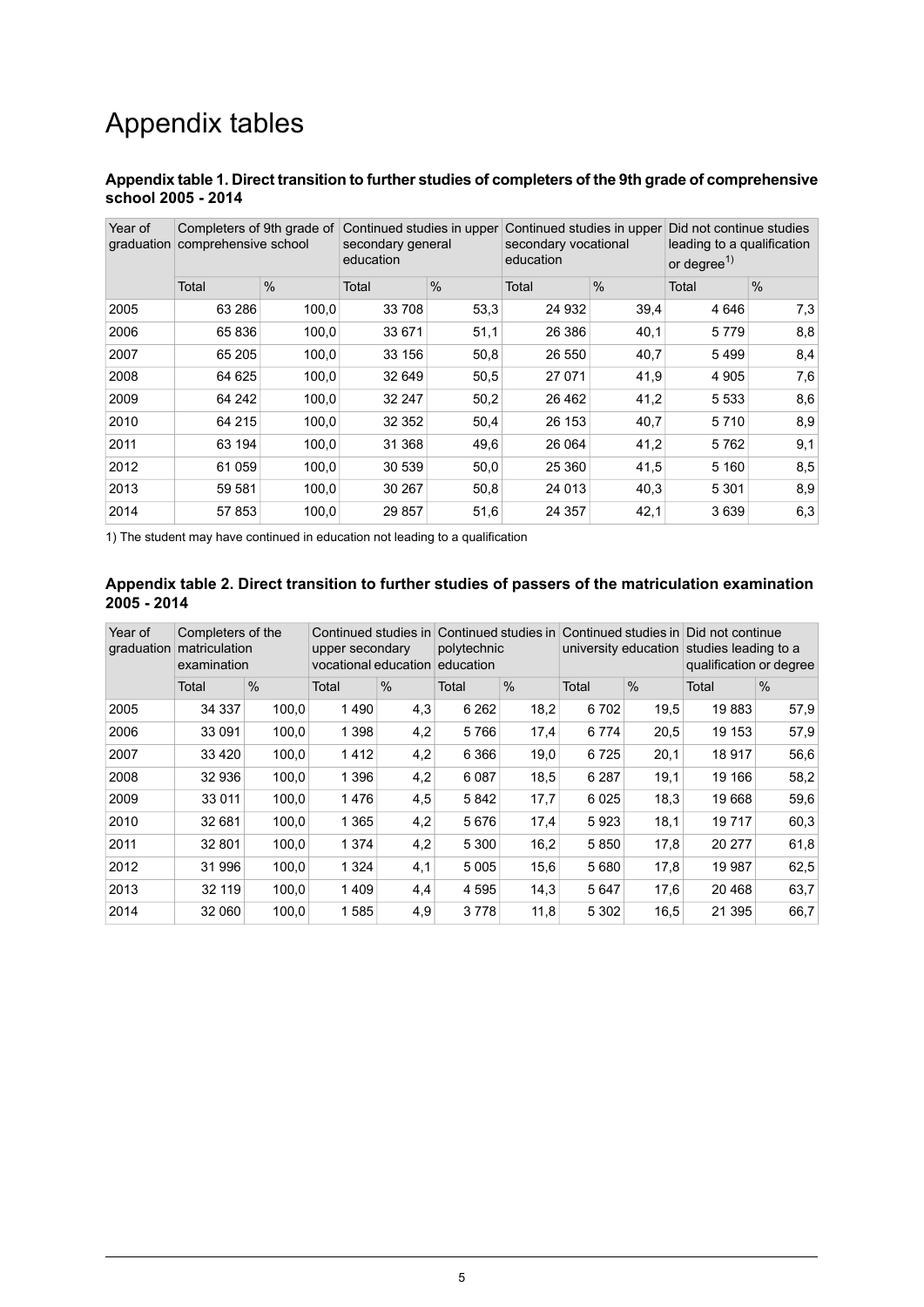| Sector of education                                                                      | Total   |               |                              |      | New students' prior education                                             |               |                       |               |                             |               |                                                        |      |
|------------------------------------------------------------------------------------------|---------|---------------|------------------------------|------|---------------------------------------------------------------------------|---------------|-----------------------|---------------|-----------------------------|---------------|--------------------------------------------------------|------|
|                                                                                          |         |               | Matriculation<br>examination |      | <b>Matriculation</b><br>examination<br>and/or vocational<br>qualification |               | Polytechnic<br>degree |               | <b>University</b><br>degree |               | Comprehensive<br>school or<br>unknown<br>qualification |      |
|                                                                                          | Total   | $\frac{0}{0}$ | Total                        | %    | Total                                                                     | $\frac{0}{0}$ | Total                 | $\frac{0}{0}$ | Total                       | $\frac{0}{0}$ | Total                                                  | %    |
| <b>Upper secondary</b><br>general education                                              | 34 814  | 100,0         | 0                            |      | 989                                                                       | 2,8           | 57                    | 0,2           | 0                           |               | 33 768                                                 | 97,0 |
| <b>Upper secondary</b><br>vocational<br>education                                        | 117 172 | 100,0         | 11 534                       | 9,8  | 41 121                                                                    | 35,1          | 5 3 2 2               | 4,5           | 4 3 1 3                     | 3,7           | 54 882                                                 | 46,8 |
| From which<br>curriculum based<br>initial vocational<br>education                        | 47429   | 100,0         | 5 5 0 1                      | 11,6 | 3882                                                                      | 8,2           | 263                   | 0,6           | 227                         | 0,5           | 37 556                                                 | 79,2 |
| From which<br>preparatory initial<br>vocational education<br>for a skills<br>examination | 32 938  | 100,0         | 3 1 2 0                      | 9,5  | 16 657                                                                    | 50,6          | 1 2 3 4               | 3,7           | 1 0 0 7                     | 3,1           | 10 920                                                 | 33,2 |
| From which<br>preparatory<br>education for futher<br>vocational<br>qualifications        | 26 806  | 100,0         | 2423                         | 9,0  | 15 0 70                                                                   | 56,2          | 2 160                 | 8,1           | 1435                        | 5,4           | 5718                                                   | 21,3 |
| From which<br>preparatory<br>education for a<br>specialist vocational<br>qualification   | 9999    | 100,0         | 490                          | 4,9  | 5512                                                                      | 55,1          | 1665                  | 16,7          | 1 6 4 4                     | 16,4          | 688                                                    | 6,9  |
| Upper<br>secondvocational<br>education                                                   | 34 372  | 100,0         | 14 288                       | 41,6 | 15 215                                                                    | 44,3          | 2072                  | 6,0           | 924                         | 2,7           | 1873                                                   | 5,4  |
| From which<br>education for young<br>people leading to a<br>polytechnic degree           | 27875   | 100,0         | 13512                        | 48,5 | 10 937                                                                    | 39,2          | 1 2 2 0               | 4,4           | 579                         | 2,1           | 1627                                                   | 5,8  |
| From which adult<br>education leading to<br>a polytechnic degree                         | 6497    | 100,0         | 776                          | 11,9 | 4 2 7 8                                                                   | 65,8          | 852                   | 13,1          | 345                         | 5,3           | 246                                                    | 3,8  |
| <b>Higher polytechnic</b><br>degree (Master)                                             | 3410    | 100,0         | 35                           | 1,0  | 16                                                                        | 0,5           | 3 1 2 5               | 91,6          | 170                         | 5,0           | 64                                                     | 1,9  |
| Lower university<br>degree                                                               | 17 493  | 100,0         | 13786                        | 78,8 | 1456                                                                      | 8,3           | 985                   | 5,6           | 1 1 2 3                     | 6,4           | 143                                                    | 0,8  |
| <b>Higher university</b><br>degree                                                       | 6429    | 100,0         | 962                          | 15,0 | 91                                                                        | 1,4           | 2006                  | 31,2          | 2 0 5 3                     | 31,9          | 1 3 1 7                                                | 20,5 |
| <b>Total</b>                                                                             | 213 690 | 100,0         | 40 605                       | 19,0 | 58 888                                                                    | 27,6          | 13 567                | 6,3           | 8 5 8 3                     | 4,0           | 92 047                                                 | 43,1 |

### <span id="page-5-0"></span>**Appendix table 3. New students by education and prior highest qualification in 2014**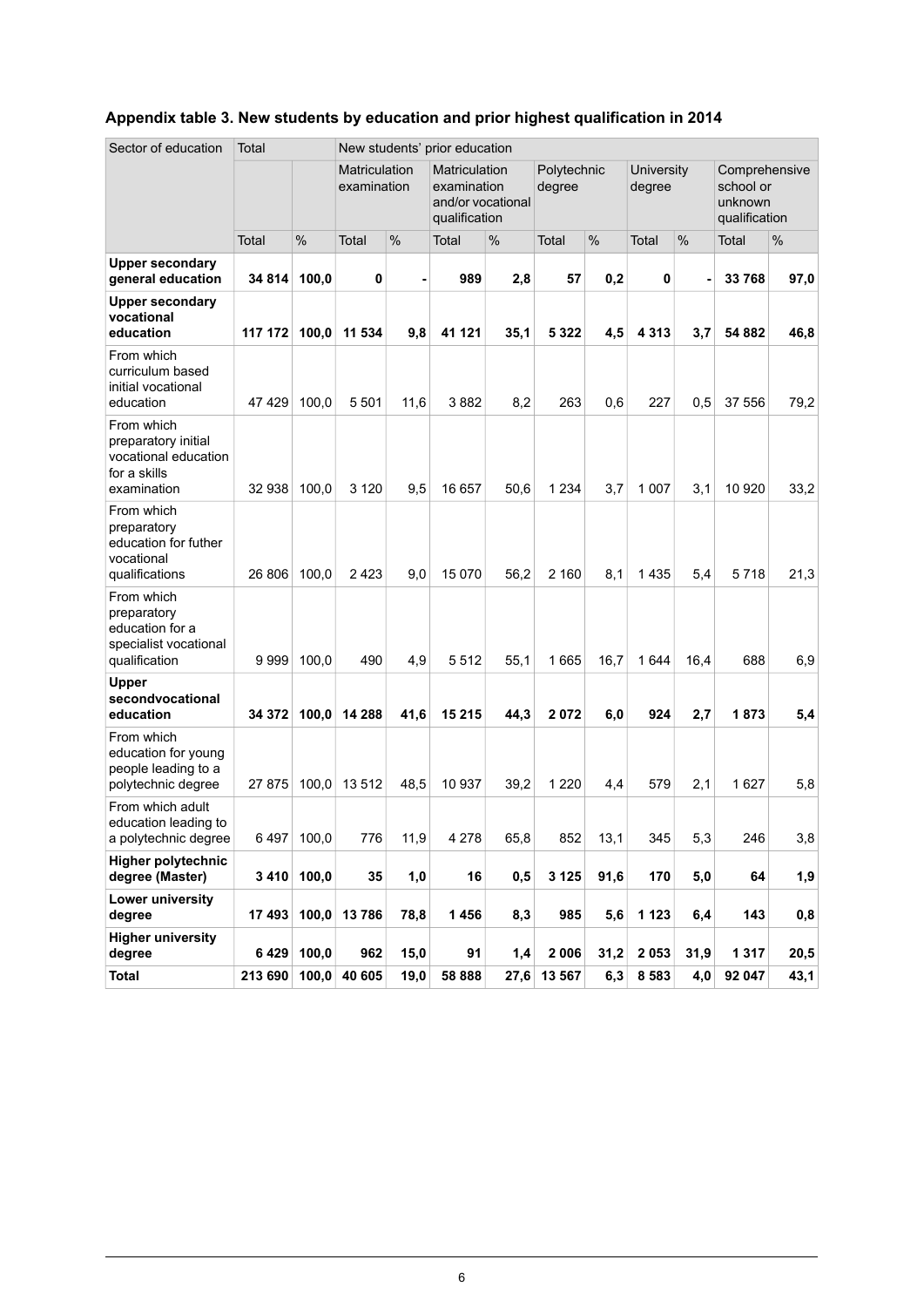### <span id="page-6-0"></span>**Appendix table 4. Simultaneous application to different levels of education and new students simultaneously at different levels in 2014**1)

| Education                                                                 | Applicants to education | New students  |               |               |
|---------------------------------------------------------------------------|-------------------------|---------------|---------------|---------------|
|                                                                           | Total                   | $\frac{9}{6}$ | Total         | $\frac{0}{0}$ |
| Upper secondary education                                                 | 152 531                 | 47.5          | 150 865       | 71            |
| Polytechnic education                                                     | 76 486                  | 23.8          | 37 150        | 17.5          |
| University education                                                      | 53 382                  | 16.6          | 23 698        | 11,2          |
| Upper secondary education and polytechnic education                       | 9 3 4 3                 | 2.9           | 551           | 0,3           |
| Upper secondary education and university education                        | 1625                    | 0.5           | 143           | 0,1           |
| Polytechnic education and university education                            | 24 675                  | 7,7           | 79            | 0,0           |
| Upper secondary education, polytechnic education and university education | 3079                    | 1.0           | 2             | 0,0           |
| <b>Total</b>                                                              | 321 121                 |               | 100,0 212 488 | 100.0         |

Includes persons with a Finnish personal identity code. Each applicant and each new student is included only once in the table. Upper secondary education includes upper secondary general education and vocational education. 1)